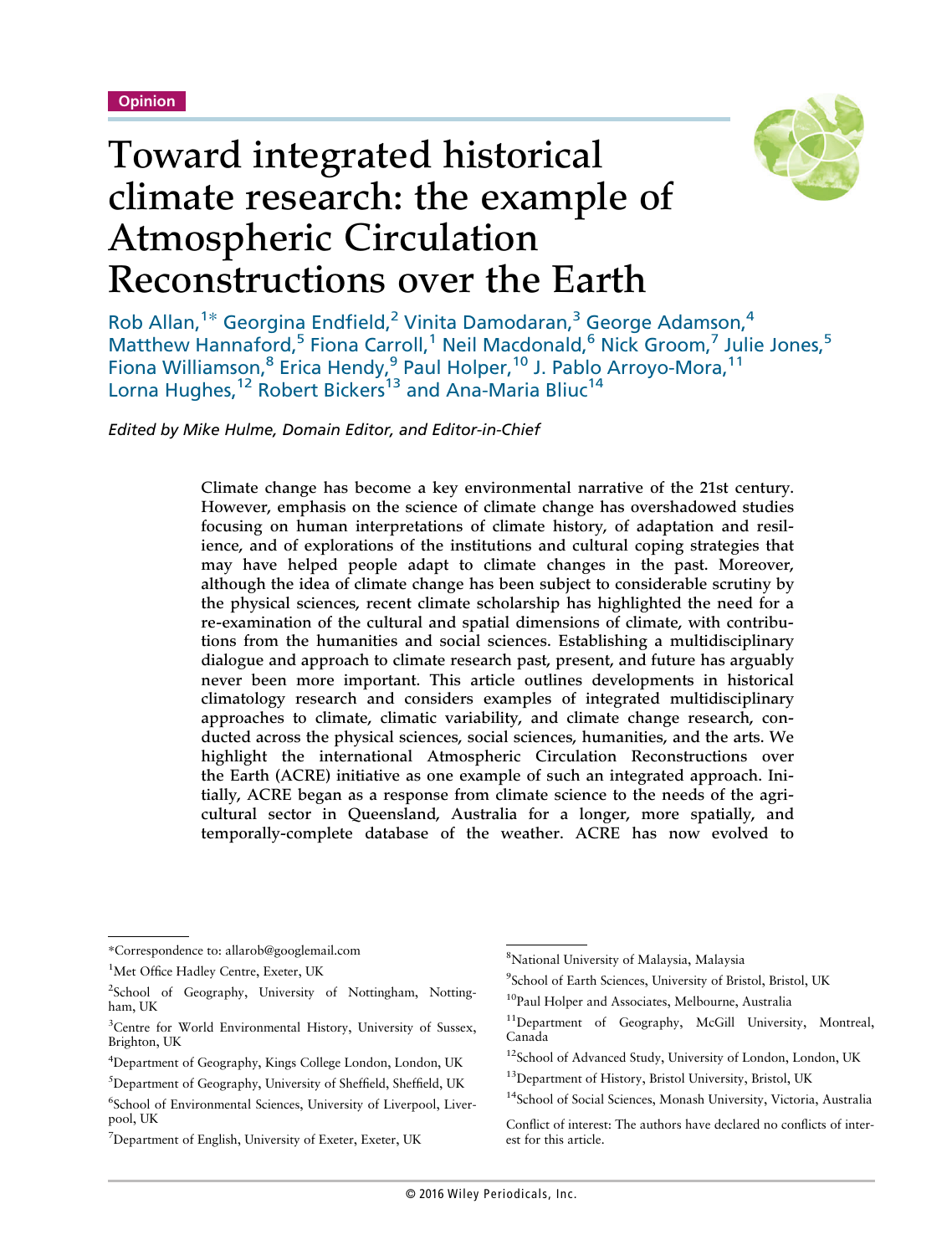embrace an international group of researchers working together across disciplines to integrate their efforts into a four-dimensional (4D) dynamical global historical climate-quality reanalysis (reconstruction). © 2016 Wiley Periodicals, Inc.

> **How to cite this article:** *WIREs Clim Change* 2016. doi: 10.1002/wcc.379

## **THE CASE FOR INTEGRATED CLIMATE RESEARCH**

Debates over anthropogenic global warming, and the potentially '*looming and apocalyptic changes in future climate*' <sup>1</sup> (p. 6), represent one of the dominant environmental narratives of the 21st century. However, this narrative has not widely incorporated research on the societal understanding of climatic variability and climate change, or the implications of such fluctuations and changes for human vulnerability and/ or resilience. Instead, it has tended to marginalize explorations of the institutions and cultural coping strategies that may have helped people adapt in the past. It has been argued that this may be a function of an overemphasis on climate science and modeling, and a lack of engagement with cultural climate history.<sup>2</sup> Determining both the likely future climates and how different communities might be affected by and respond to climate change, however, has become an issue of global and political importance. Establishing a multidisciplinary dialogue and approach to climate research past, present, and future, which can also feed into climate risk management, is therefore vital.<sup>3</sup> Developing a true capacity for multidisciplinary research, however, is extremely challenging, while sustaining such an endeavor is a significant task, logistically and financially. $4,5$ 

The separation of the physical sciences as discrete from the social sciences, humanities, and arts, and emphasis on scientific evidence overlooks the cultural and social context of its production. Moreover, there are contrasting categories of research questions, different modes of academic debate, and different approaches to the presentation of research between disciplines. $4,5$  In facilitating the development of multidisciplinary research in climatic variability and climate change, understanding these challenges is critical. Similar challenges stem from differences in ways of thinking and processing knowledge that underpin the language of, and research training in, different disciplines.<sup>6</sup>

During the 1980s and 1990s, the primary focus of the climate science community was to develop model-based climate change scenarios extending out

50–100 years.<sup>7-9</sup> More recently, major efforts have been made to seamlessly link the various models and research approaches used in forecasting to those investigating climate change<sup>10</sup>—with a more equal focus on disentangling climatic variability and climate change signals and drivers, improving seasonal forecasting, and the use of all of this material for climate services (see [http://gfcs.wmo.int/\)](http://gfcs.wmo.int/).<sup>11</sup> The climate science community has also focused on the collection and refinement of observational evidence for climate change through historical global temperature records extending back to the mid-19th century. However, there is now a growing realization that improvements in the quantity, quality, and resolution of instrumental and documentary historical observations and proxy/palaeo climate data, and developments in both reconstruction methodologies and dynamical historical reanalyses, can provide new baselines of global weather and climate. The latter can be employed to test climate models for climate change detection, and provide an essential historical framework within which to develop an understanding of potential changes in weather and climate impacts, risks and extremes. However, embracing wider collaborations with, or inputs from, the social sciences, humanities, and the arts, seems to remain beyond the current thinking or capacity of the mainstream climate science community.<sup>12</sup>

One area that has witnessed rapid growth over the last decade in particular is research focusing on the construction of regionally specific climatic histories and historical extreme weather events, and investigations of social responses to these events. These are central to understanding the nature of the changes that might take place in the future and their impacts.<sup>3,13</sup> This area of research is undergoing something of a re-emergence. There was of course much interest in this latter topic in the late nineteenth and early 20th century—for example in the work of Ellsworth Huntington, who was broadly concerned with the impacts of climate and climate changes over centuries and millennia on the development and location of civilisation and the influence of weather types on human efficiency. This 'simple determinism' faced considerable criticism, not least because of the way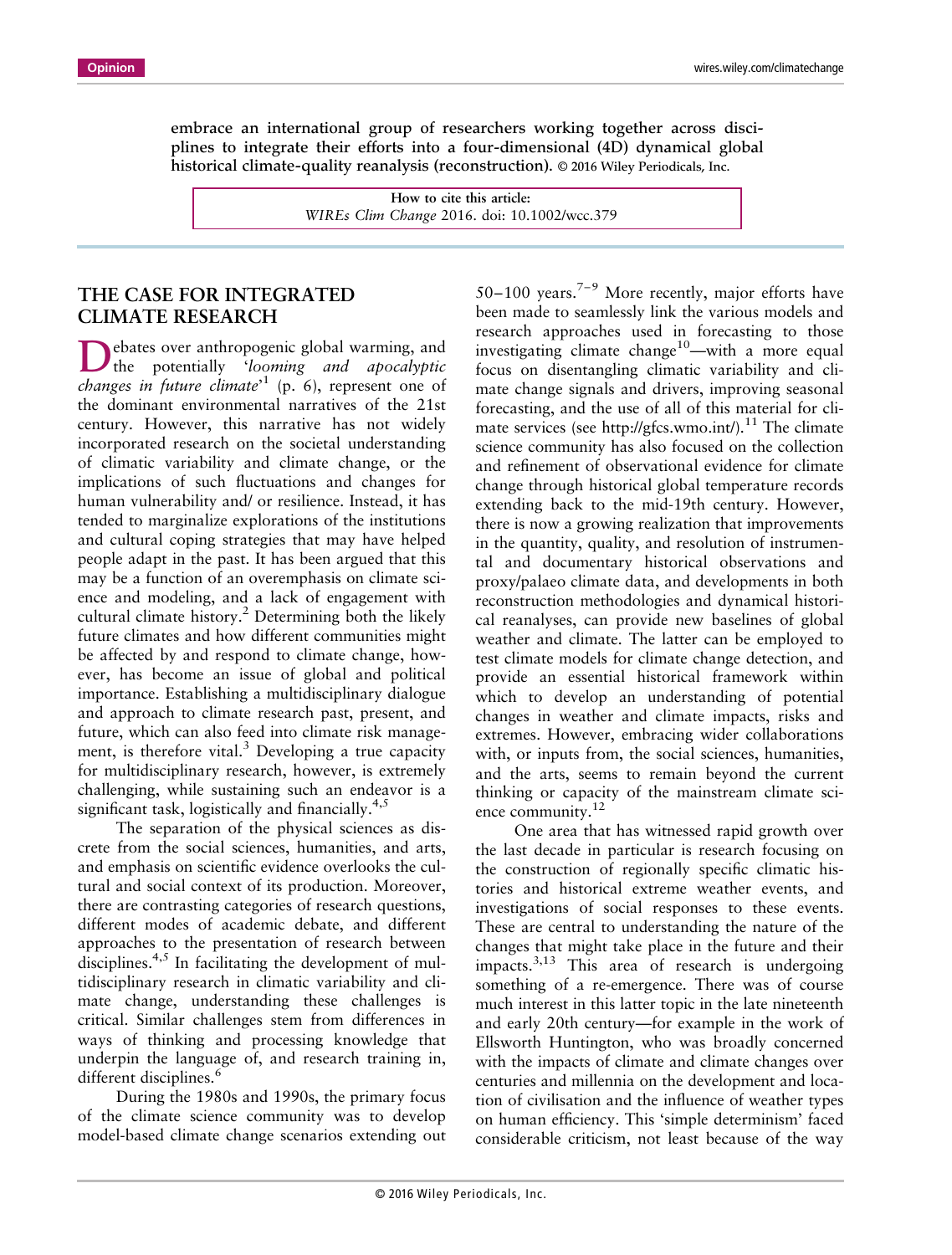these arguments were interpreted and applied in racist dogmas in the early 20th century.<sup>14</sup> By the middle to latter parts of the 20th century, however, Hubert Lamb and Emmanuel Le Roy Ladurie played key roles in establishing more nuanced studies of historical climate-society relationships<sup>15</sup> using a mix of historical documentary and instrumental data and indices.<sup>16,17</sup>

A new breed of scholars working at this interface, especially geographers and historians, have been at the forefront of a new form of historical climatology and climate history research, with its focus on both climate reconstruction and explorations of the societal impacts of, and responses to, past climate change at a range of scales (see, e.g., Refs 15,18–30 among many others). Such pioneering work is not only providing detailed regional climate histories but, perhaps most significantly, is offering important insights into how societies have coped with and have responded to climatic variability and anomalous weather events in the past.*<sup>a</sup>* The environmental history community is also now engaged in work that explores how society has conceptualized, apprehended and responded to climate changes in different contexts and at different points in time, a point acknowledged by Culver.<sup>31</sup> Moreover, there is an imperative to do so, given that it is '*increasingly acknowledged that the [climate change] agenda needs to include consideration of the strategies for human adjustment to future changes*' and to address the factors that influence human perceptions and behavior all of which may contribute to relative vulnerability or resilience.<sup>32</sup>

Yet such studies have often remained isolated from climate science endeavors and have been embedded within individual disciplines, leading to the problems of communication and integration listed above. New initiatives are seeking to address this problem. The emergence of the resilience paradigm,  $33$  e.g., has generated a new role for history in climate research. Driven by IHOPE (Integrated History and future of People on Earth), this approach develops Holling's theories<sup>34</sup> of ecological systems with multiple stable states into integrated social–environment systems.<sup>35,36</sup> Here, historical and archeological data provide the temporal dimension unveiling the processes that have governed system dynamics, in order to identify interventions toward sustainability. $37-41$  With a focus on agent-based models, this approach has been more closely aligned with policy-driving organizations such as the IPCC (Intergovernmental Panel on Climate Change) and Future Earth than historical climatology approaches. However, it has been criticized as downplaying the role of human agency in the past, and for failing to

recognize that an individual's vulnerability is as much a function of their dynamic worldviews and beliefs as their assets and capabilities, to the extent that this cannot be replicated within a model. $42-45$ 

Although the current availability of digital climate data (particularly daily series, which enable extremes to be assessed) is often restricted to the second half of the 20th century over many parts of the world, there have emerged in recent years a number of integrated climate initiatives that build on historical climatology approaches.<sup>46</sup> The most recent include the University of Freiburg-led Tambora.org project, $47$  which offers a collaborative research environment with access to large data collections on climatic parameters such as temperature, precipitation, storms, and floods with different regional and thematic foci derived from historical sources. Significantly, this provides '*a database for original text quotations together with bibliographic references and the extracted places, dates and searchable information on climate and environment*' [\(https://www.tam](https://www.tambora.org)[bora.org\)](https://www.tambora.org). A further example is the University of Bern-led Euro-Climhist database,<sup>48</sup> which represents a comprehensive tool for managing, analyzing, and displaying climatic (high-resolution) proxy evidence from 1.2 million natural and documentary archives, including data detailing the Late Maunder Minimum and its societal implications across Europe. These efforts highlight the need for the careful documentation of historical sources, rather than to just provide their interpretation as fact, made without sufficient consideration of the cultural and societal background shaping them.

There are also a number of very significant data rescue initiatives underway, recently discussed in the literature.3,46,49 These include The Mediterranean Data Rescue (MEDARE) initiative—a cooperative effort aimed at enhancing surface climate data availability over the Greater Mediterranean Region. MEDARE's purpose is to '*develop, consolidate and improve surface climate data and metadata rescue activities across the [Greater Mediterranean Region] GMR*.' The long-term goal is to work toward the development and provision of comprehensive highquality, high-resolution time series of instrumental climate data for the region<sup>46</sup> (p. 35). Another key example of an international consortium-led initiative with a major focus on data rescue is the Atmospheric Circulation Reconstructions over the Earth (ACRE). This initiative, with a strong multidisciplinary focus, melding together climate science with the social sciences, humanities, and the arts around global outputs from historical reanalyses based on archival records, is the focus of the next section.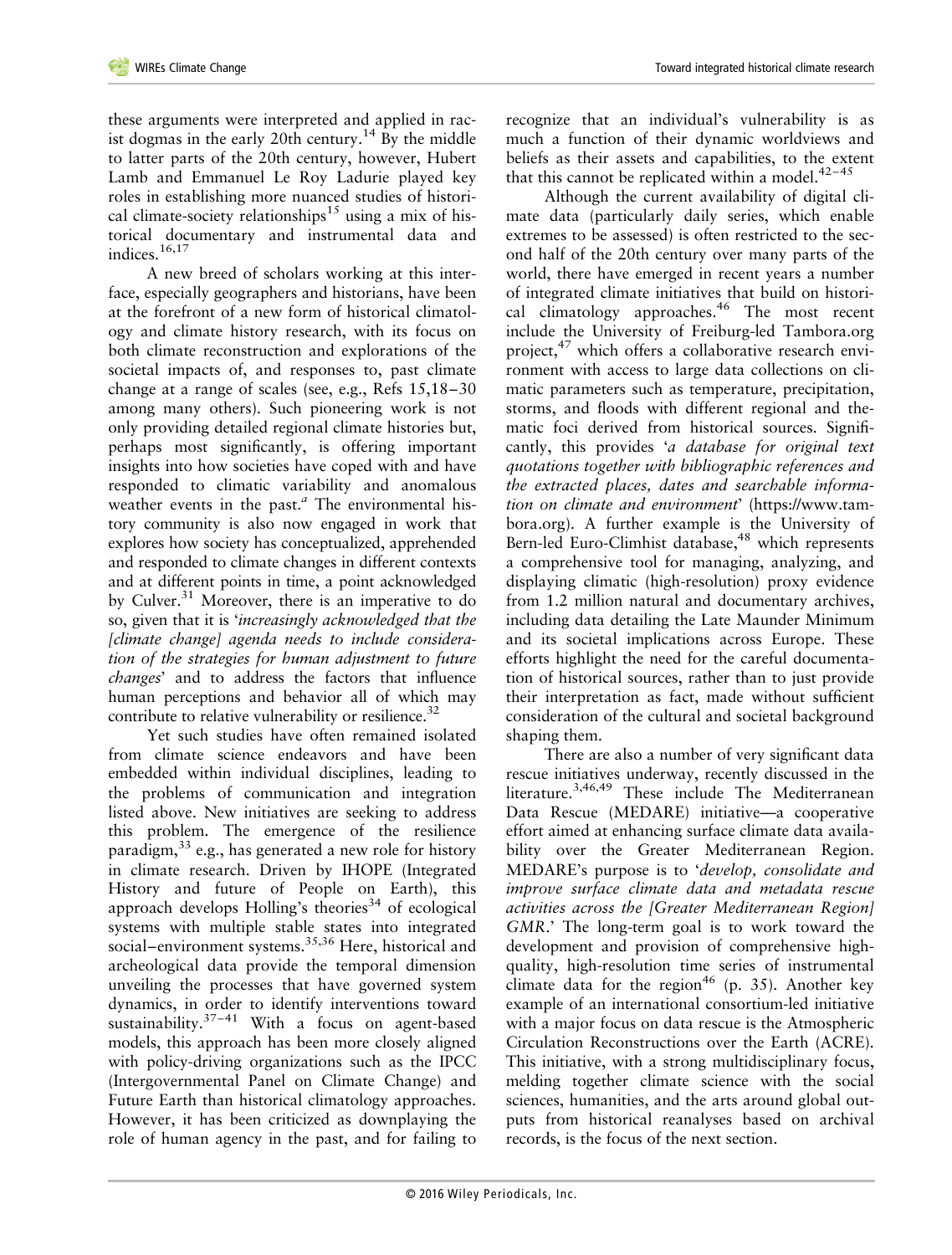

**FIGURE 1** | ACRE Regional foci and associated data rescue projects: see top right hand side key for details (ECA&D, SACA&D, WACA&D and LACA&D—[http://www.ecad.eu/icad.php;](http://www.ecad.eu/icad.php) INDARE—[http://www.wmo.int/pages/prog/wcp/wcdmp/INDARE.php;](http://www.wmo.int/pages/prog/wcp/wcdmp/INDARE.php) MEDARE—[http://www.omm.urv.cat/](http://www.omm.urv.cat/MEDARE/) [MEDARE/;](http://www.omm.urv.cat/MEDARE/) CSSP—http://www.metoffi[ce.gov.uk/research/collaboration/cssp-china](http://www.metoffice.gov.uk/research/collaboration/cssp-china); MO-Dfid (see Page 4 last Tanzanian entry)—[http://www.gfcs](http://www.gfcs-climate.org/sites/default/files/Information%20Matrix%20on%20Ongoing%20and%20Planned%20Initiatives%20Final%20221014.docx)climate.org/sites/default/fi[les/Information%20Matrix%20on%20Ongoing%20and%20Planned%20Initiatives%20Final%20221014.docx;](http://www.gfcs-climate.org/sites/default/files/Information%20Matrix%20on%20Ongoing%20and%20Planned%20Initiatives%20Final%20221014.docx) AMETA-BoM—[http://en.wikipedia.org/wiki/Todd\\_Weather\\_Folios.](http://en.wikipedia.org/wiki/Todd_Weather_Folios) Also shown in black type are the locations and dates of the annual ACRE Workshops since the initiative began.

## **MULTIDISCIPLINARY CLIMATE/ WEATHER RECONSTRUCTIONS: ACRE AS AN EXAMPLE**

## **ACRE and Historical Reanalysis**

The international ACRE initiative ([http://www.met-](http://www.met-acre.org) $\arccos(50)$  undertakes and facilitates historical global surface terrestrial and marine weather data recovery, imaging, and digitization. Under ACRE's international umbrella, there are various regional data foci and collection partners, each taking responsibility for finding, digitizing, and making accessible historical weather data from their region (see Figure 1). All of these data are fed into several existing international repositories, including the International Comprehensive Ocean Atmosphere Data Set (ICOADS), International Surface Temperature Initiative (ISTI), Global Precipitation Climatology Centre (GPCC), and the International Surface Pressure Databank (ISPD).

ACRE works with the above repositories to provide the best quality and quantity of surface weather observations for assimilation into all reanalyses,*<sup>b</sup>* especially the ACRE-facilitated 20th Century Reanalysis Project (20CR; [http://www.esrl.](http://www.esrl.noaa.gov/psd/data/20thC_Rean/) [noaa.gov/psd/data/20thC\\_Rean/\)](http://www.esrl.noaa.gov/psd/data/20thC_Rean/).<sup>51</sup> The current version extends from 1850 to near-present, with various experiments ('scout runs') looking to push 20CR back into the early 19th century.

The 20CR is an ongoing international project led by the National Oceanic and Atmospheric Administration (NOAA) and Cooperative Institute for Research in Environmental Sciences (CIRES), University of Colorado. It generates 4 dimensional (4D) global reanalysis datasets for climate applications extending back to the 19th century using an Ensemble Kalman Filter and only surface synoptic pressure observations.<sup>51</sup> Monthly sea-ice boundary conditions from the COBE-SST2 dataset plus new pentad Simple Ocean Data Assimilation with sparse input (SODAsi.2) sea surface temperature fields<sup>52</sup> provide boundary conditions for the latest release, 20CRv2c. Dynamical downscaling by the Met Office regional climate modeling system—Providing REgional Climates for Impacts Studies (PRECIS; [http://www.metof](http://www.metoffice.gov.uk/precis)fice.gov.uk/precis)—is being used to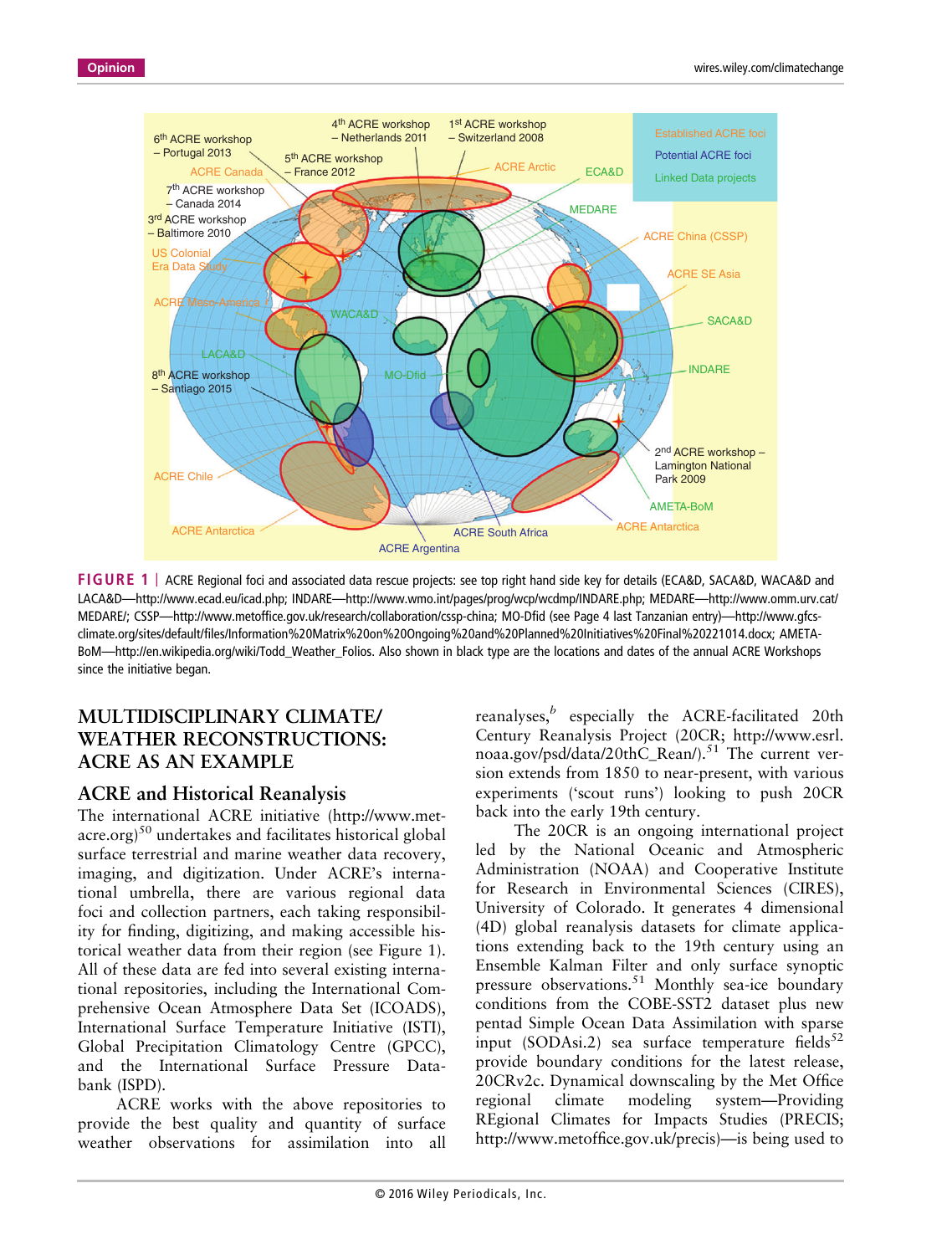'take' 20CR output down to finer resolution (25 km to 100 m). This will enhance the value of this output for the climate science community, wide ranging climate applications, and services, policy makers, planners, environmental managers, educational and public sectors ([https://docs.google.com/viewer?](https://docs.google.com/viewer?a=v&pid=sites&srcid=bWV0LWFjcmUub3JnfGFjcmV8Z3g6MWEwMTRjMzI0ZmE0ZTEwNg) [a=v&pid=sites&srcid=bWV0LWFjcmUub3JnfGFjcm](https://docs.google.com/viewer?a=v&pid=sites&srcid=bWV0LWFjcmUub3JnfGFjcmV8Z3g6MWEwMTRjMzI0ZmE0ZTEwNg) [V8Z3g6MWEwMTRjMzI0ZmE0ZTEwNg\)](https://docs.google.com/viewer?a=v&pid=sites&srcid=bWV0LWFjcmUub3JnfGFjcmV8Z3g6MWEwMTRjMzI0ZmE0ZTEwNg). Both the data and 20CR outputs are freely available.

## **Multidisciplinary Background**

Over the past 5 years, ACRE has been working with climate-linked projects and networks led by colleagues in the UK social sciences, humanities, and arts communities, funded by bodies such as the Arts and Humanities Research Council (AHRC) and the Joint Information Systems Committee (JISC; Figure 1). ACRE is also part of the Indian Ocean World Centre (IOWC) initiative based at McGill University in Canada [\(http://indianoceanworldcentre.com/](http://indianoceanworldcentre.com/)), and is contributing, along with the University of Sussex, to their focus on *The Indian Ocean World: The Making of the First Global Economy in the Context of Human-Environment Interaction* ([http://indianocean](http://indianoceanworldcentre.com/Team_7)[worldcentre.com/Team\\_7\)](http://indianoceanworldcentre.com/Team_7). The challenge now, is to engage with the wider international social sciences, humanities, and arts communities. Already, ACRE's data collecting activities embrace many of the archives of the old European empires, an invaluable source for the Global South (the nations of Africa, Central, and Latin America, and most of Asia) where data can be sparse and difficult to locate. In support of this, the initiative is working to develop a formal collaboration with the International Council on Archives ([http://www.ica.org/3/home](http://www.ica.org/3/homepage/home.html)[page/home.html](http://www.ica.org/3/homepage/home.html)).

These collaborations (Figure 2), have led ACRE, and its wider community, to begin to go further, and to look at integrating historical 20CR reanalysis output with broader social, historical, cultural, environmental research from the social sciences, humanities, and arts communities. Here, we briefly review the nature of some of these collaborations.

## *Citizen Science and Maritime Logbooks*

One of the largest and yet underused sources of historical meteorological and environmental data are archive collections of ships logbooks. These logs contain detailed weather observations—air and sea temperatures, air pressure, wind, and clouds, etc.—and qualitative descriptions of sea-ice. There are millions of handwritten pages, and ACRE and its partners have been working to mine them—photographing hundreds of thousands of pages from UK and US ship voyages dating back into the late 18th to early 19th century. Rescuing the observations is an enormous task, requiring the reading of millions of handwritten entries, and the transcription of weather and ice records within the entries. This work builds on previous projects such as the EU funded Climatological Database for the World's Oceans (CLIWOC) project, and on pioneering work on the potential and reliability of ships logbooks as a historical source. $53$ Through a combination of serendipity and necessity, ACRE has been integral to the development of 'citizen science' data rescue projects, such as *Old Weather* [\(http://old.oldweather.org/\)](http://old.oldweather.org/), *Old Weather 2* (<http://www.oldweather.org/>) (initially funded by JISC, Figure 2.) and *Weather Detective* ([http://www.](http://www.weatherdetective.net.au/) [weatherdetective.net.au/\)](http://www.weatherdetective.net.au/) (funded by the Australian Broadcasting Commission as the winner of their 2014 National Science Week Citizen Science project). By providing scanned ship logbook weather observations via dedicated web sites, these projects enable volunteers to contribute to the data rescue and digitization task. So far, around 20,000 volunteers have read well over 1 million pages of paper records and contributed millions of recovered weather observations to international climate datasets—such as the

ICOADS, ISTI, GPCC, and the ISPD. This initiative improves the quality and quantity of material in such repositories, increasing the pool of global historical surface weather observations assimilated by all reanalyses, especially 20CR.

#### *Documentary Reconstructions of Extreme Weather Events in the UK, Past, Present, and Future*

There is rising concern over the impacts of 'extreme' weather events such as droughts, floods, storms and unusually high or low temperatures. While social and economic systems have generally evolved to accommodate some deviations from 'normal' weather conditions, extremes can overwhelm them. Such events, therefore, can have significant impact. $54$  The reconstruction of regionally specific historical extreme weather events, and investigations of the social responses to these events, are of crucial significance to assess how different communities in different contexts might be affected by, and respond to, future events and to understand the nature of the events that might take place in the future. Such studies could provide a guide to where the critical human sensitivities to future events may lie. One such study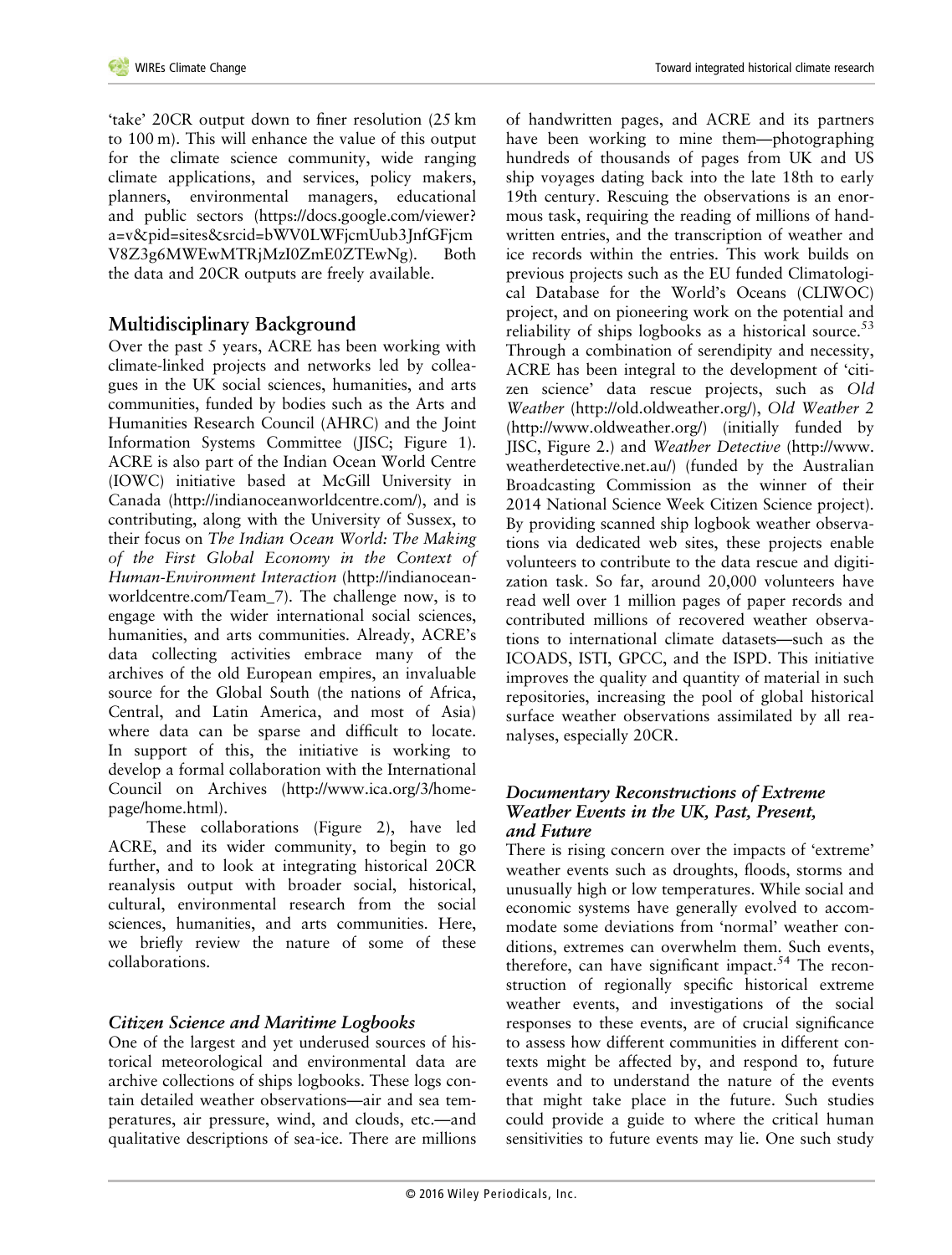

**FIGURE 2** ACRE collaborations with Citizen Science, Social Sciences, Humanities, and Arts projects.

is the 3-year AHRC-funded research project, supported under the AHRC's *Care for the future: thinking forward through the past* theme and led by the University of Nottingham, with colleagues at Aberystwyth, Glasgow and Liverpool Universities and in partnership with ACRE (Figure 2), The Royal Geographical Society (with the Institute of British Geographers) and Historic England. This team is recovering and integrating historical documentary evidence of past extreme weather events in a series of case studies across the UK—in Southwest, Central and Eastern England, central and coastal Wales and Northwest Scotland. The research, which draws on a wide variety of materials from farmers' diaries and estate correspondence through to school records and qualitative and instrumental weather diaries, is providing the evidence needed to construct a comprehensive history of extreme weather events and their societal implications across the UK over recent centuries ([http://www.nottingham.ac.uk/research/](http://www.nottingham.ac.uk/research/groups/weather-extremes/index.aspx) [groups/weather-extremes/index.aspx\)](http://www.nottingham.ac.uk/research/groups/weather-extremes/index.aspx).

#### *The Snows of Yesteryear/'Eira Ddoe'*

In a related project, *The Snows of Yesteryear/'Eira Ddoe*' [\(http://eira.llgc.org.uk/](http://eira.llgc.org.uk/)), funded by the AHRC's Landscape and Environment Programme, a research team based at the National Library of Wales and the University of Wales examined archival sources from the early modern period for descriptions of extreme weather events. Information came from diaries, letters, and ballads. The team also engaged the community to understand how extreme weather is processed as memory. The project team discussed these representations of climate data as a series of keywords with climate scientists, and began a narrative about using archives from the preinstrument period for the end result of the research a source for understanding historic weather events. These data were also the basis—in an allegorical sense—for a performance by Eddie Ladd, Dawns Ysbrydion/Ghost Dance, subsequently commissioned by the National Theatre of Wales. This showed the importance of understanding community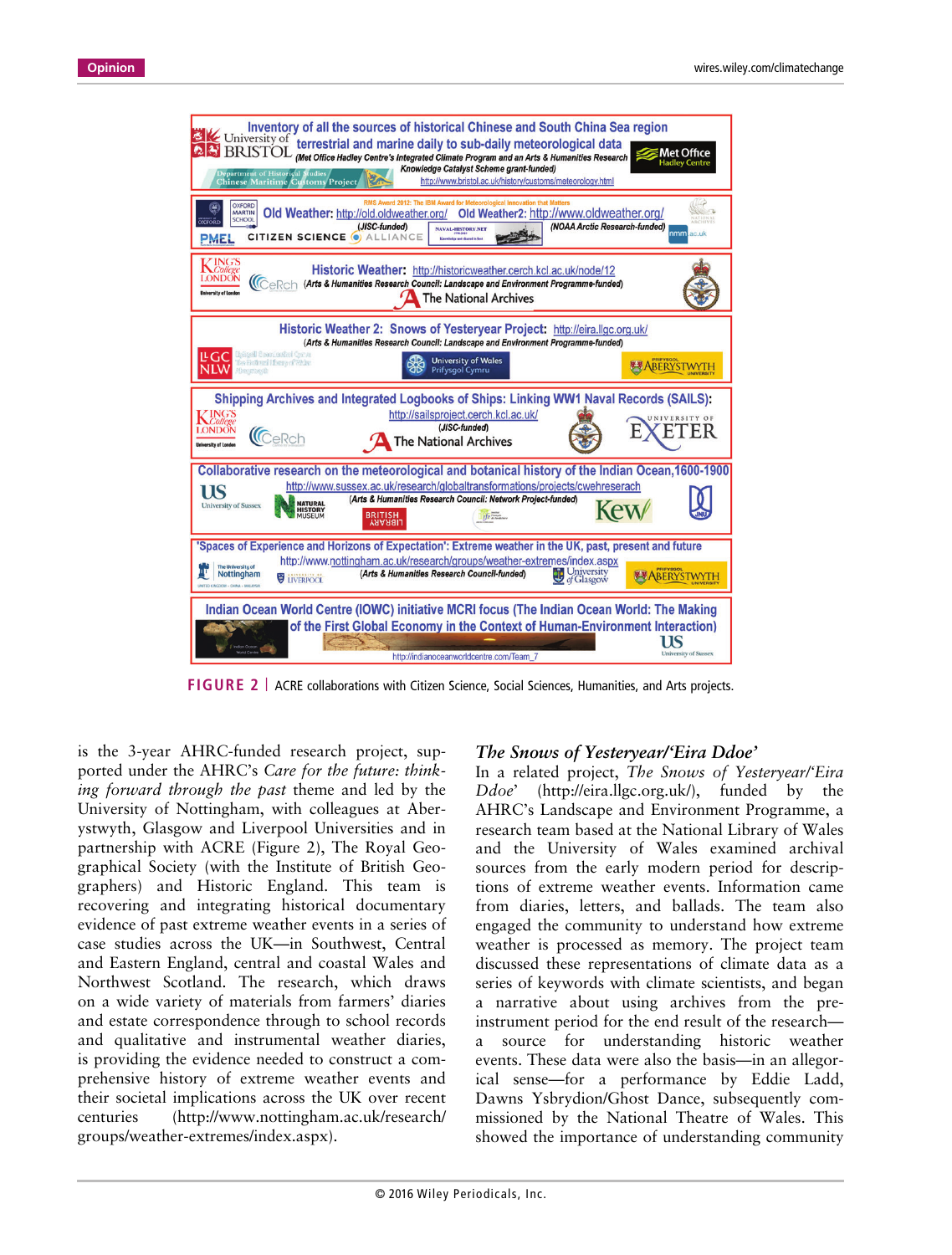vulnerability and resilience to extreme weather, historically and in contemporary society. The project also was a good example of the ways that digital humanities and information management in the humanities have much to add to the study of climate change, especially in the requirements for an underlying digital infrastructure to support this collaborative work, integrating research questions with content, tools, methods, and community involvement where appropriate.

#### *The Chinese Maritime Customs project*

The value of interactions between disciplinary initiatives can be seen in the relationship between the History of the Chinese Maritime Customs Service (CMCS) project [\(http://www.bristol.ac.uk/history/](http://www.bristol.ac.uk/history/customs/) [customs/\)](http://www.bristol.ac.uk/history/customs/), and ACRE (Figure 2). The CMCS was a foreign-staffed agency of the Chinese central state operating between 1854 and 1950. It undertook a wide range of infrastructural and technology transfer initiatives to service China's foreign trade and the country's incorporation into globalizing networks and systems, including lighthouse construction, river and harbor conservancy, hydrography, and meteorology. The central archives of the CMCS, held in China, became available to researchers in 2000 for the first time. The service played a central role in the generation and dissemination of climate data in China from c. 1880 to 1940s. The project team began to collaborate with ACRE, identified the current location of the historic data records, and secured AHRC knowledge exchange funding<sup>55</sup> to try to secure access to this, and to provide details of the history of the CMCS meteorological system, its development, standards and equipment.<sup>56</sup>

## **FACILITATING ACCESS**

Support for a baseline of high-resolution, highquality digital images of archival records containing weather, climate, environmental, cultural, and societal information to support integrated historical climate research is essential. In order to facilitate access to such material, there is a need for a generic digital research infrastructure that can support the management of data gathered remotely, especially historic weather primary source materials including logbooks and other weather diaries; provide a transcription platform where necessary, provide open access to the primary sources and the data they contain, and provide the ability to integrate reanalyses products. There should be a means to oversee transcription, data management support, and support for use of reanalyses tools, especially access to the complex range of multidisciplinary information required to work with these data. With ACRE, it would allow future use and re-use by processing tools for reanalysis that do not yet exist. Given that these data and reanalyses outputs must ultimately be multilingual, and multi-disciplinary, this is an enormous task. Nonetheless, what is required is an archive that can be accessed by anyone undertaking digitization of archival records that relate to historic weather and the reanalyses generated from them (the current efforts in climate are still very climate science focused [http://www.idare-portal.org/\)](http://www.idare-portal.org/). There are relevant international standards, developed by organizations including the Digital Curation Coalition ([http://](http://www.dcc.ac.uk) [www.dcc.ac.uk\)](http://www.dcc.ac.uk). Integration of existing data archives, through the use of linked data approaches, may be suitable. Critically, the technical solutions require sustained support and intervention.

## **Educational Structures and Digital Resources**

It is equally important to advertise the '*endeavors and successes in data recovery*.' <sup>57</sup> For example, ACRE must look to develop the tools and structures that will allow it to engage with a wider audience, especially in the educational sphere, through the provision of a new dynamical global 4D historical database of the weather vastly enhanced via integration with layers of multidisciplinary content. Reaching out in this manner is important for many reasons: First, in many developed countries there is a marked decline in the number of secondary school students pursuing maths and science subjects.<sup>58,59</sup> In the United States, e.g., from the mid-1970s to the early-2000s, there has been no substantive change in the proportion of high school graduates who go on to complete or enroll in a STEM field of study.<sup>60</sup> Second, associated with the decline in students pursuing science at secondary and tertiary level are concerns about shortages of teachers, especially in primary schools, with science and mathematics qualifications [\(http://www.cpre.org/images/stories/](http://www.cpre.org/images/stories/cpre_pdfs/math%20science%20shortage%20paper%20march%202009%20final.pdf) [cpre\\_pdfs/math%20science%20shortage%20paper%](http://www.cpre.org/images/stories/cpre_pdfs/math%20science%20shortage%20paper%20march%202009%20final.pdf) [20march%202009%20](http://www.cpre.org/images/stories/cpre_pdfs/math%20science%20shortage%20paper%20march%202009%20final.pdf)final.pdf and [https://royalso](https://royalsociety.org/~/media/education/policy/vision/reports/ev-7-vision-research-report-20140624.pdf)[ciety.org/~/media/education/policy/vision/reports/ev-](https://royalsociety.org/~/media/education/policy/vision/reports/ev-7-vision-research-report-20140624.pdf)[7-vision-research-report-20140624.pdf](https://royalsociety.org/~/media/education/policy/vision/reports/ev-7-vision-research-report-20140624.pdf)). Third, the past decade has seen a rise in skepticism about the reality of human-induced climate change. The US National Research Council<sup>61</sup> (p. 35) reports a '*deliberate and organized effort to misdirect the public discussion and distort the public's understanding of*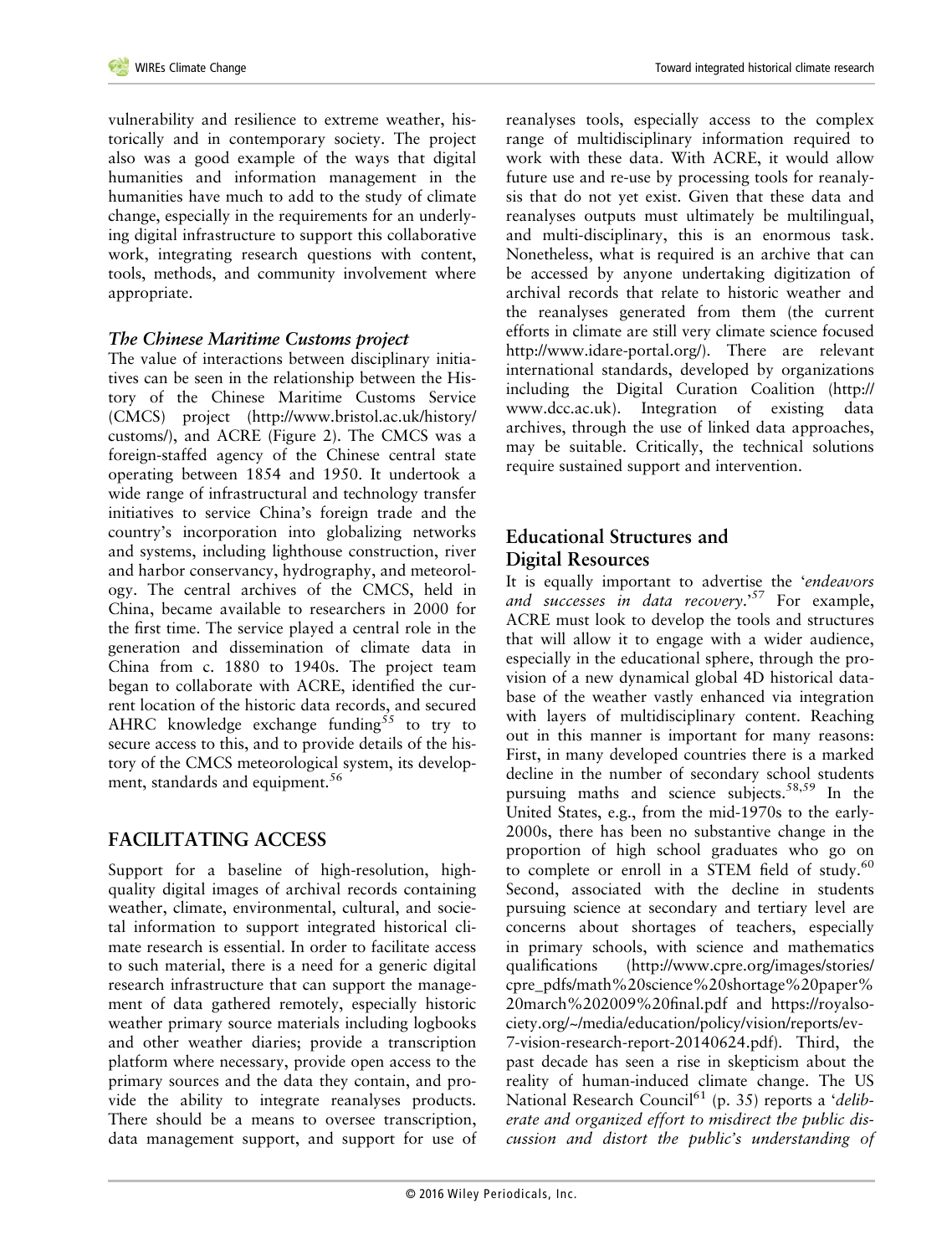*climate change*,' while in 2013 it was reported that 91 US climate change counter-movement organizations had a total income of more than US\$7 billion during 2003-2010.<sup>62</sup>

The challenge now is to produce an international resource for students and the public, presenting weather/climate, climatic variability, and climate change in its fuller context. Such a digital resource could be as large as funding permits and would bring to the global audience the vast resources of ACRE and its wider community extending into the social sciences, humanities, and the arts. Users would be able to access historic dynamical 4D global reanalysis fields and the weather data and other relevant information used to generate them. Such material would be embellished by access to layers of social, historical, cultural, and environmental information provided by the social sciences, humanities, and the arts. With such a resource, it would be possible to track local weather historically over centuries, either from direct observations, or historical reanalyses and/or their downscaled products. There would also be the potential to link climatic and environmental changes with key historic events.

This digital resource would be managed and maintained by a well-coordinated multidisciplinary team, including professional science communicators, web experts, and researchers. However, in order to support the veracity and sustainability of such efforts, there would need to be new educational structures. It would require the development of a truly multi/cross-disciplinary curriculum at secondary to tertiary education levels which would expose students and researchers to a wider range of integrated science, social sciences, humanities, and arts subjects and studies. In a very broad sense, some fledgling elements of such engagements are seen in the UK *RCUK School-University Partnerships Initiative* ([http://](http://www.rcuk.ac.uk/pe/PartnershipsInitiative/) [www.rcuk.ac.uk/pe/PartnershipsInitiative/](http://www.rcuk.ac.uk/pe/PartnershipsInitiative/)) where the University of East Anglia's component notes that '*We will also show that sciences, arts and humanities subjects do not exist in isolation, and that much can be gained by working together in a cross-disciplinary way to investigate and solve problems*.'

#### **CONCLUSION**

This article has argued the need for climate research to incorporate investigations of societal understanding of climate variability and change, and implications for human vulnerability and resilience. It has outlined new research in historical climatology and climate history research, which explores the

societal impacts of, and responses to, past climate change, but argues that this research needs closer links to climate science. The article demonstrates that the capacity for genuine integrated historical climate research, incorporating scientific, social scientific, and arts and humanities perspectives, is already in place. This alignment would have the propensity to produce new and enhanced products and perspectives which would be invaluable for policymakers involved in adaptation and management decisions across various scales. Such potential is embodied in an enhanced international ACRE initiative integrated within historical climate research activities.

The next step for ACRE will be to build on the multidisciplinary interactions noted in this article and to demonstrate the effectiveness of this collaborative platform. Numerous historical events, however, could provide a timely forum for the implementation of multidisciplinary collaborations. These include the eruptions of Tambora in 1815, and the subsequent 'year without a summer' in 1816, and of Krakatoa in 1883. Work by ACRE is starting to reveal important insights into the implications of different estimates of volcanic aerosols.*<sup>c</sup>* ACRE has also started to reconstruct and model the temperature and pressure data recorded through Shackleton's Imperial Trans-Antarctic Expedition (1914–1917) and the loss of the *Endurance* in October 1915.*<sup>d</sup>* There is also significant scope to extend ACRE's activities to highresolution downscaled 20CR output via the Met Office PRECIS team, with foci on key episodes in British climate history, such as the autumn 1894 floods and the following winter 1894–1895 freeze.*<sup>e</sup>* There is also potential to link into other major climate research projects, such as the Oxford University led *Managing the Risks, Impacts and Uncertainties of drought and water Scarcity (MaRUIS) project* (<http://www.mariusdroughtproject.org/>), in which at least one member of the 20CR ensemble output will be downscaled to provide a high-resolution baseline of UK droughts from 1850 to 2014. Details of all of the publications that have referred to or used ACRE-facilitated 20CR output and products can be found at [http://www.esrl.noaa.gov/psd/data/](http://www.esrl.noaa.gov/psd/data/20thC_Rean/pubs/) [20thC\\_Rean/pubs/](http://www.esrl.noaa.gov/psd/data/20thC_Rean/pubs/)

With the right level of support and, critically, ongoing multidisciplinary collaboration, some examples of which have been considered in this article, such initiatives are certainly within reach. These activities are imperative if progress is to be made in our understanding of past, present, and potential future climate changes and their socioeconomic and cultural implications for our future.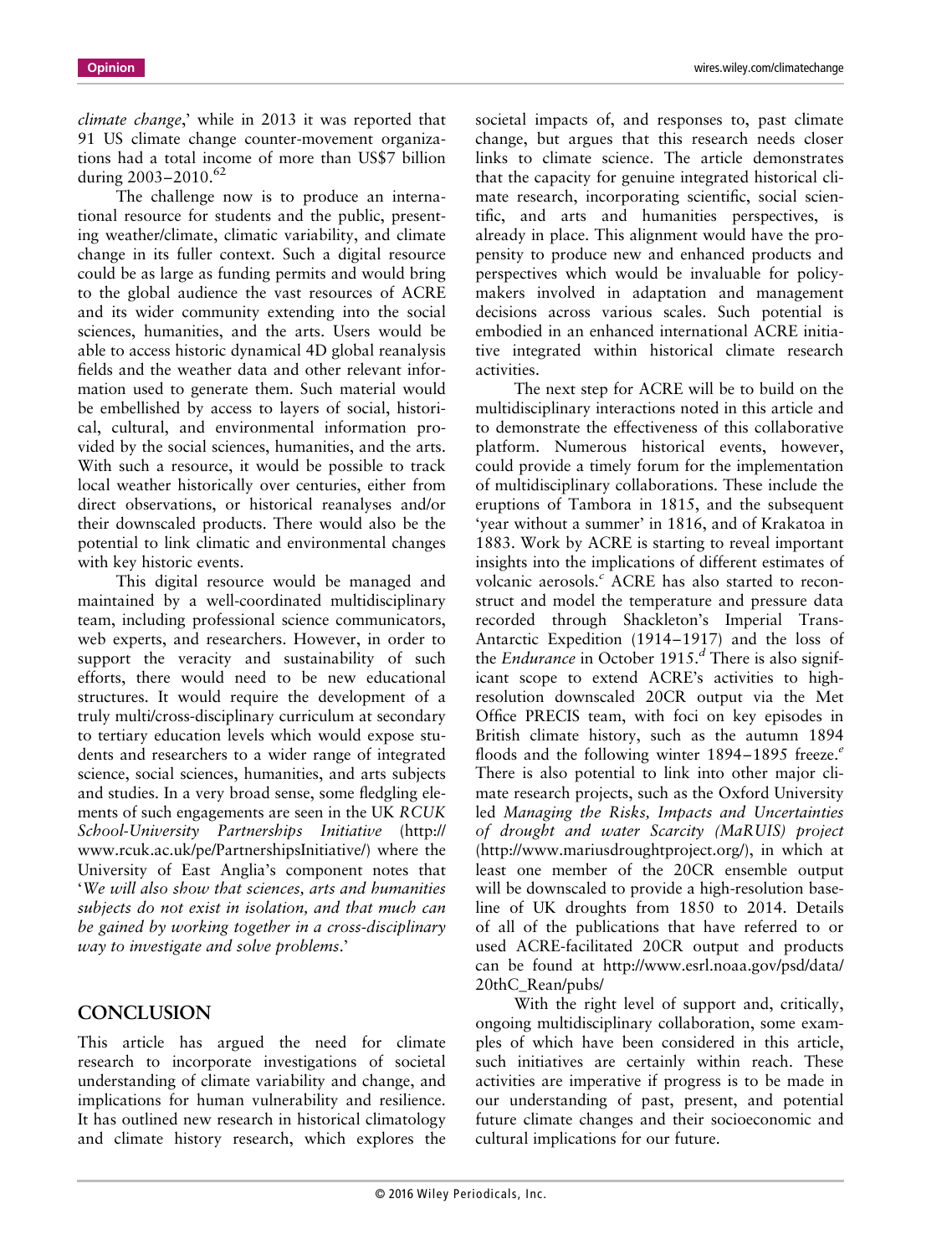### **NOTES**

*<sup>a</sup>* See, for example, Christian Pfister, Rudolf Brázdil, Rudiger Glaser, Mariano Barriendos, Dario Camuffo, Matias Deutsch, Petr Dobrovolny*,* Silvia Enzi, Emanuela Guidoboni, Oldrich Kotyza, Stefan Militzer S, Lajos Racz, Fernando S Rodrigo. 'Documentary evidence on climate in sixteenth-century Europe.' *Clim Change* 43 **(1999)**: 55*–* 110; Christian Pfister 'The vulnerability of past societies to climatic variation: a new focus for historical climatology in the 21st century.' *Clim Change* **100**(**1**) (2010): 25–31; David J Nash and Georgina H. Endfield. 'Splendid rains have fallen': links between El Niño and rainfall variability in the Kalahari, 1840–1900. *Clim Change* **86**(**3–4**) (2008): 257–290; Mariano Barriendos 'Climatic variations in the Iberian peninsula during the Late Maunder Minimum (AD 1675–1715). 'An Analysis of data from rogation ceremonies.' *Holocene* **7** (1997): 105–111; Rudolf Brazdil Hubert Valasek and Katarina Chroma 'Documentary evidence of an economic character as a source for the study of meteorological and hydrological extremes and their impacts on human activities.' *Geogfiska Ann* 88 **(2006)**: 79*–*86; Georgina H. Endfield and David J. Nash; 'Drought, desiccation and discourse: missionary correspondence and nineteenth-century climate change in central southern Africa.' *Geogr J*, **168**(**1**) (2002): 33–47; Phil D. Jones, P.D. and Keith R. Briffa, 'Unusual climate in northwest

Europe during the period 1730–1745 based on instrumental and documentary data.' *Clim Change* **79** (2006): 361–379; Neil Macdonald, Cerys A. Jones, Sarah J. Davies and Cathryn Charnell-White 'Historical weather accounts from Wales: an assessment of their potential for reconstructing climate.' *Weather* **65** (2010): 72–81.

*<sup>b</sup>* In reanalyses, observations and a numerical model that simulates one or more aspects of the Earth system are combined objectively to generate a synthesized estimate of the state of the system. A reanalysis typically extends over several decades or longer, and covers the entire globe from the Earth's surface to well into the stratosphere.

*<sup>c</sup>* See<https://vimeo.com/120228702> under one set of volcanic aerosol estimates;<https://vimeo.com/120787915> under another set of volcanic aerosol estimates (much larger amounts but timing is late; [https://vimeo.com/](https://vimeo.com/120792719) [120792719](https://vimeo.com/120792719) has no volcanic aerosols and will serve as a 'control' of what can be obtained from the sparse pressure observations alone). See also ACRE's work drawing on data available for Krakatoa eruption in 1883 ([https://](https://vimeo.com/117533217) [vimeo.com/117533217\)](https://vimeo.com/117533217)

*<sup>d</sup>* See<https://vimeo.com/121803689>

See [https://docs.google.com/viewer?a=v&pid=sites&sr](https://docs.google.com/viewer?a=v&pid=sites&srcid=bWV0LWFjcmUub3JnfGFjcmV8Z3g6MWEwMTRjMzI0ZmE0ZTEwNg)[cid=bWV0LWFjcmUub3JnfGFjcmV8Z3g6MWEwMTRjM](https://docs.google.com/viewer?a=v&pid=sites&srcid=bWV0LWFjcmUub3JnfGFjcmV8Z3g6MWEwMTRjMzI0ZmE0ZTEwNg) [zI0ZmE0ZTEwNg](https://docs.google.com/viewer?a=v&pid=sites&srcid=bWV0LWFjcmUub3JnfGFjcmV8Z3g6MWEwMTRjMzI0ZmE0ZTEwNg)

#### **ACKNOWLEDGMENTS**

The lead author is supported by a combination of funding from the Joint DECC/Defra Met Office Hadley Centre Climate Programme (GA01101), the European Union's Seventh Framework Programme (FP7) European Reanalysis of Global Climate Observations 2 (ERA-CLIM2) project and the Climate Science for Service Partnership (CSSP) China under the Newton Fund. The Nottingham based project exploring *"Spaces of Experience; Horizons of Expectation": Extreme Weather in the UK, Past, Present and Future*, is funded through the AHRC, Grant number: AH/K005782/1.

#### **REFERENCES**

- 1. Hulme M. The conquering of climate: discourses of fear and their dissolution. *Geogr J* 2008, 174:5–16.
- 2. Carey M. Climate and history: a critical review of historical climatology and climate change historiography. *WIREs Clim Change* 2012, 3:233–249. doi:10.1002/ wcc.171.
- 3. McGregor GR. Climatology in support of climate risk management: a progress report. *Prog Phys Geogr* 2015, 39:536–553. doi:10.1177/0309133315578941.
- 4. Pain E. Multidisciplinary research: today's hottest buzzword? *Science Career Magazine*, June 3, 2003.
- 5. Pain E. Better recognition for multidisciplinary research. *Science Career Magazine,* July 17, 2014.
- 6. Strober MH. *Interdisciplinary Conversations: Challenging Habits of Thought*. California: Stanford University Press; 2011.
- 7. Houghton JT, Jenkins GJ, Ephraums JJ, eds. *Report Prepared for Intergovernmental Panel on Climate Change by Working Group I*. Cambridge, New York, Melbourne: Cambridge University Press; 1990.
- 8. Houghton JT, Callander BA, Varney SK, eds. *Report prepared for Intergovernmental Panel on Climate Change by Working Group I combined with Supporting Scientific Material*. Cambridge, New York, Victoria: Cambridge University Press; 1992.
- 9. Houghton JT, Meira Filho LG, Callander BA, Harris N, Kattenberg A, Maskell K, eds. *Climate Change 1995: The Science of Climate Change. Contribution of Working Group I to the Second Assessment Report of the Intergovernmental Panel on Climate Change*. New York: Cambridge University Press; 1995. ISBN: 0-521-56433-6.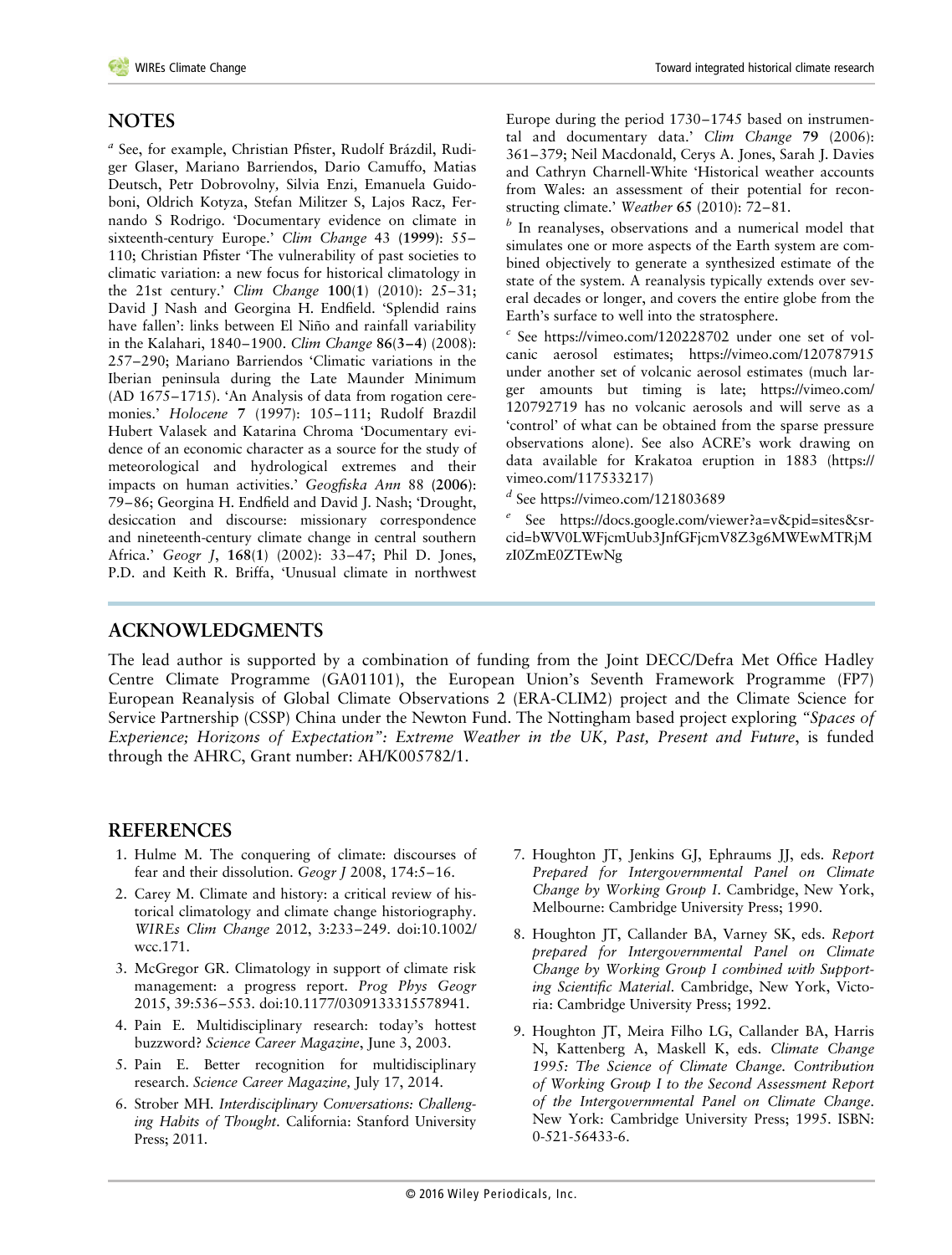- 10. Palmer TN, Doblas-Reyes FJ, Weisheimer A, Rodwell MJ. Toward seamless prediction: calibration of climate change projections using seasonal forecasts. *Bull Am Meteorol Soc* 2008, 89:459–470.
- 11. Visbeck M. From climate assessment to climate services. *Nat Geosci* 2008, 1:2–3.
- 12. Shaman J, Solomon S, Colwell RR, Field CB. Fostering advances in interdisciplinary climate science. *Proc Natl Acad Sci USA* 2013, 110(Suppl 1):3653–3656. doi:10.1073/pnas.1301104110.
- 13. Alexander LV, Tapper N, Zhang X, Fowler H, Tebaldi C, Lynch A. Editorial – "climate extremes: progress and future directions". *Int J Climatol* 2009, 29:317–319.
- 14. Hulme M. Reducing the future to climate: a story of climate determinism and reductionism. *Osiris* 2011, 26:1.
- 15. Jones PD. Historical Climatology—a state of the art review. *Weather* 2008, 63:181–186.
- 16. Le Roy Ladurie E. *Times of Feast, Times of Famine: A History of Climate Since the Year 1000*. Rev. and updated ed. Garden City: Doubleday; 1971.
- 17. Lamb HH. *Climate: Present, Past and Future. Vol. 2: Climatic History and the Future*. London: Methuen; 1977.
- 18. Grove RH. Conservation and colonial expansion: a study of the evolution of environmental attitudes and conservation policies on St Helena, Mauritius and in India, 1660–1860. PhD thesis, University of Cambridge, Faculty of History, 1988.
- 19. Barriendos M. Climatic variations in the Iberian peninsula during the late Maunder minimum (AD 1675–1715): an analysis of data from rogation ceremonies. *Holocene* 1997, 7:105–111.
- 20. Barriendos M, Dannecker A. La sequıa de 1812–1824 en la costa central catalana. Consideraciones climaticas e impacto social del evento. In: Raso JM, Martın Vide J, eds. *La Climatologıa Espanola En los Albores del Siglo XXI*. Barcelona: Oikos-Tau; 1999, 53–62.
- 21. Pfister C. The vulnerability of past societies to climatic variation: a new focus for historical climatology in the twenty-first century. *Clim Change* 2010, 100:25–31.
- 22. Pfister C, Brázdil R, Glaser R, Barriendos M, Camuffo D, Deutsch M, Dobrovolny P, Enzi S, Guidoboni E, Kotyza O, et al. Documentary evidence on climate in sixteenth-century Europe. *Clim Change* 1999a, 43:55–110.
- 23. Pfister C, Brázdil R, Glaser R. Climatic variability in sixteenth century europe and its social dimension. *Clim Change* 1999b, 43:789–792.
- 24. Jones PD, Briffa KR. Unusual climate in northwest Europe during the period 1730–1745 based on instrumental and documentary data. *Clim Change* 2006, 79:361–379.
- 25. Jones PD, Osborn TJ, Briffa KR. The evolution of climate over the last millennium. *Science* 2001, 292:662–667.
- 26. Brázdil R, Pfister C, Wanner H, von Storch H, Luterbacher J. Historical climatology in Europe – the state of the art. *Clim Change* 2005, 70:363–430.
- 27. Brázdil R, Valasek H, Chroma K. Documentary evidence of an economic character as a source for the study of meteorological and hydrological extremes and their impacts on human activities. *Geogfiska Ann* 2006, 88:79–86.
- 28. Brázdil R, Wheeler D, Pfister C. European climate of the past 500 years based on documentary and instrumental data. *Clim Change* 2010, 101:1–6.
- 29. Przybylak R, Wyszynski P, Vízi Z, Jankowska J. Atmospheric pressure changes in the Arctic from 1801 to 1920. *Int J Climatol* 2013, 33:1730–1760. doi:10.1002/joc.3546.
- 30. Zhang DD, Pei Q, Lee HF, Zhang J, Chang CQ, Li B, Li J, Zhang X. The pulse of imperial China: a quantitative analysis of long-term geopolitical and climate cycles. *Global Ecol Biogeogr* 2015, 24:87–96. doi:10.1111/geb.12247.
- 31. Culver L. Seeing climate through culture. *Environ Hist* 2014, 19:311–318.
- 32. Curtis SE, Oven KG. Geographies of health and climate change. *Prog Hum Geogr* 2012, 36:654–666.
- 33. Berkes F, Folke C. *Linking Social and Ecological Systems: Management Practices and Social Mechanisms for Building Resilience*. Cambridge: Cambridge University Press; 1998.
- 34. Holling CS. Resilience and stability of ecological systems. *Annu Rev Ecol Syst* 1973, 4:1–23.
- 35. Folke C. Resilience: the emergence of a perspective for social–ecological systems analyses. *Global Environ Change* 2006, 16:253–267.
- 36. Gallopin GC. Linkages between vulnerability, resilience and adaptive capacity. *J Global Environ Change* 2006, 16:293–303.
- 37. Redman CL, Kinzig AP. Resilience of past landscapes: resilience theory, society, and the longue durée. *Conserv Ecol* 2003, 7:14.
- 38. Dearing JA. Climate-human-environment interactions: resolving our past. *Clim Past* 2006, 2(Special Issue):187–203.
- 39. Dearing JA, Bullock S, Contanza R, Dawson TP, Edwards ME, Poppy GM, Smith G. Navigating the perfect storm: research strategies for social ecological systems in a rapidly evolving world. *Environ Manage* 2012, 49:767–775. doi:10.1007/s00267-012-9833-6.
- 40. Constanza R, Graumlich LJ, Steffen W. *Sustainability or Collapse? An Integrated History and Future of People on Earth*. Cambridge: The MIT Press; 2007.
- 41. Constanza R, van der Leeuw S, Hibbard K, Aulenbach S, Brewer S, Burek M, Cornell S, Crumley C, Dearing